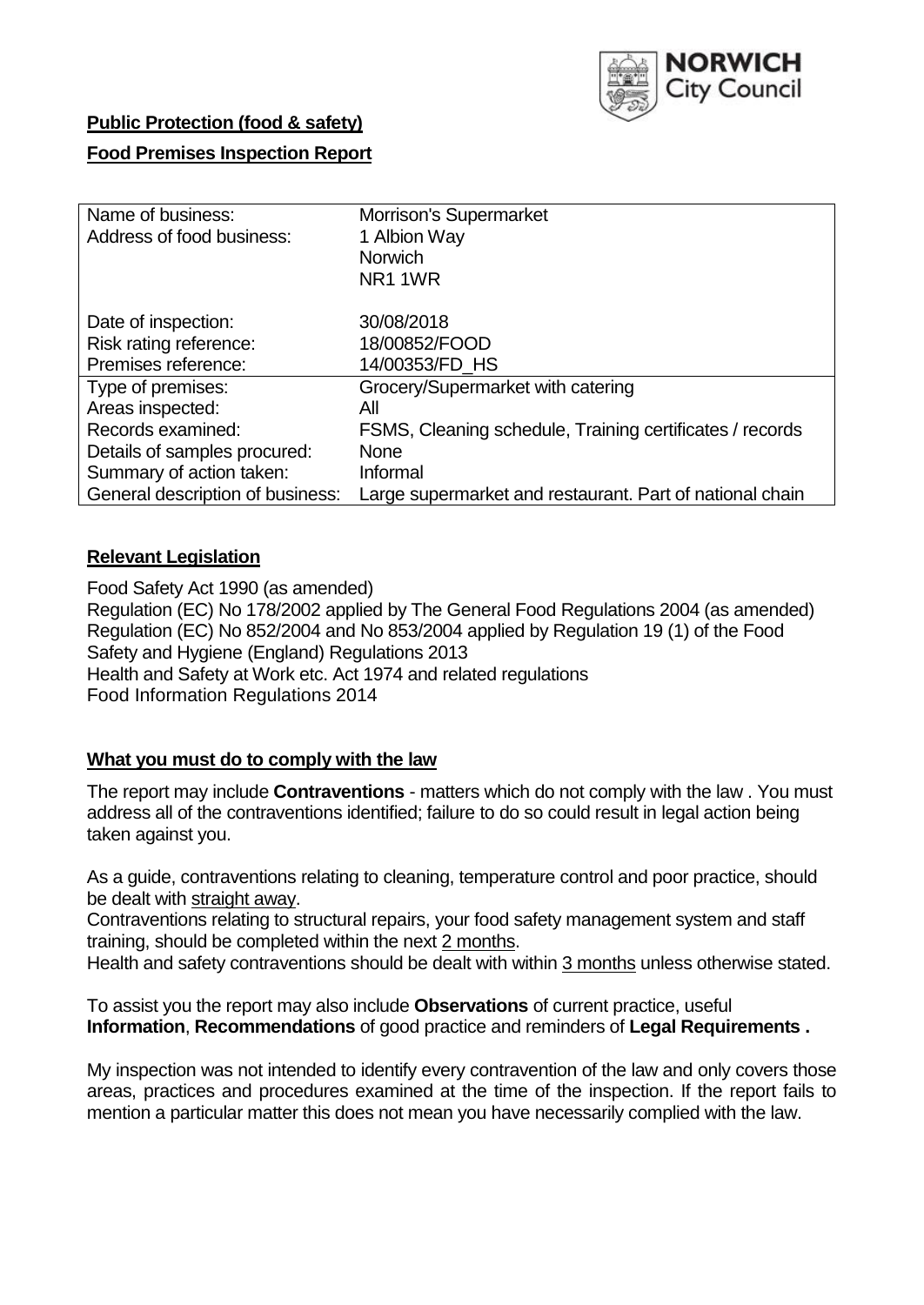# **FOOD SAFETY**

### **How we calculate your Food Hygiene Rating:**

The food safety section has been divided into the three areas which you are scored against for the hygiene rating: 1. food hygiene and safety procedures, 2. structural requirements and 3. confidence in management/control procedures. Each section begins with a summary of what was observed and the score you have been given. Details of how these scores combine to produce your overall food hygiene rating are shown in the table.

| <b>Compliance Area</b>                     |          |    |           | <b>You Score</b> |                |    |           |    |          |  |  |
|--------------------------------------------|----------|----|-----------|------------------|----------------|----|-----------|----|----------|--|--|
| Food Hygiene and Safety                    |          |    |           | $\Omega$         | 5              | 10 | 15        | 20 | 25       |  |  |
| <b>Structure and Cleaning</b>              |          |    |           | $\Omega$         | 5              | 10 | 15        | 20 | 25       |  |  |
| Confidence in management & control systems |          |    |           | $\Omega$         | 5              | 10 | 15        | 20 | 30       |  |  |
|                                            |          |    |           |                  |                |    |           |    |          |  |  |
| <b>Your Total score</b>                    | $0 - 15$ | 20 | $25 - 30$ |                  | $35 - 40$      |    | $45 - 50$ |    | > 50     |  |  |
| <b>Your Worst score</b>                    | 5        | 10 | 10        |                  | 15             |    | 20        |    |          |  |  |
|                                            |          |    |           |                  |                |    |           |    |          |  |  |
| <b>Your Rating is</b>                      | 5        |    |           | 3                | $\mathfrak{p}$ |    |           |    | $\Omega$ |  |  |

Your Food Hygiene Rating is 4 – a good standard

## **1. Food Hygiene and Safety**

Food hygiene standards are high. You demonstrated a very good standard of compliance with legal requirements. You have safe food handling practices and procedures and all the necessary control measures to prevent cross-contamination are in place. Some minor contraventions require your attention. **(Score 5)**

000046

### Contamination risks

**Contravention** The following exposed food to the general risk of cross-contamination with bacteria or allergens or its physical contamination with dirt or foreign objects:

• insectocutor sited above equipment in deli counter

**Observation** Contamination risks were generally controlled well

#### Hand-washing

**Contravention** The following evidence indicated hand-washing was not suitably managed:

- no soap to wash hand basin in party shop counter
- no paper towels to wash hand basin in restaurant kitchen
- foot stool obstructing access to wash hand basin in main restaurant kitchen
- white plastic tub on floor obstructing access to wash hand basin in deli counter.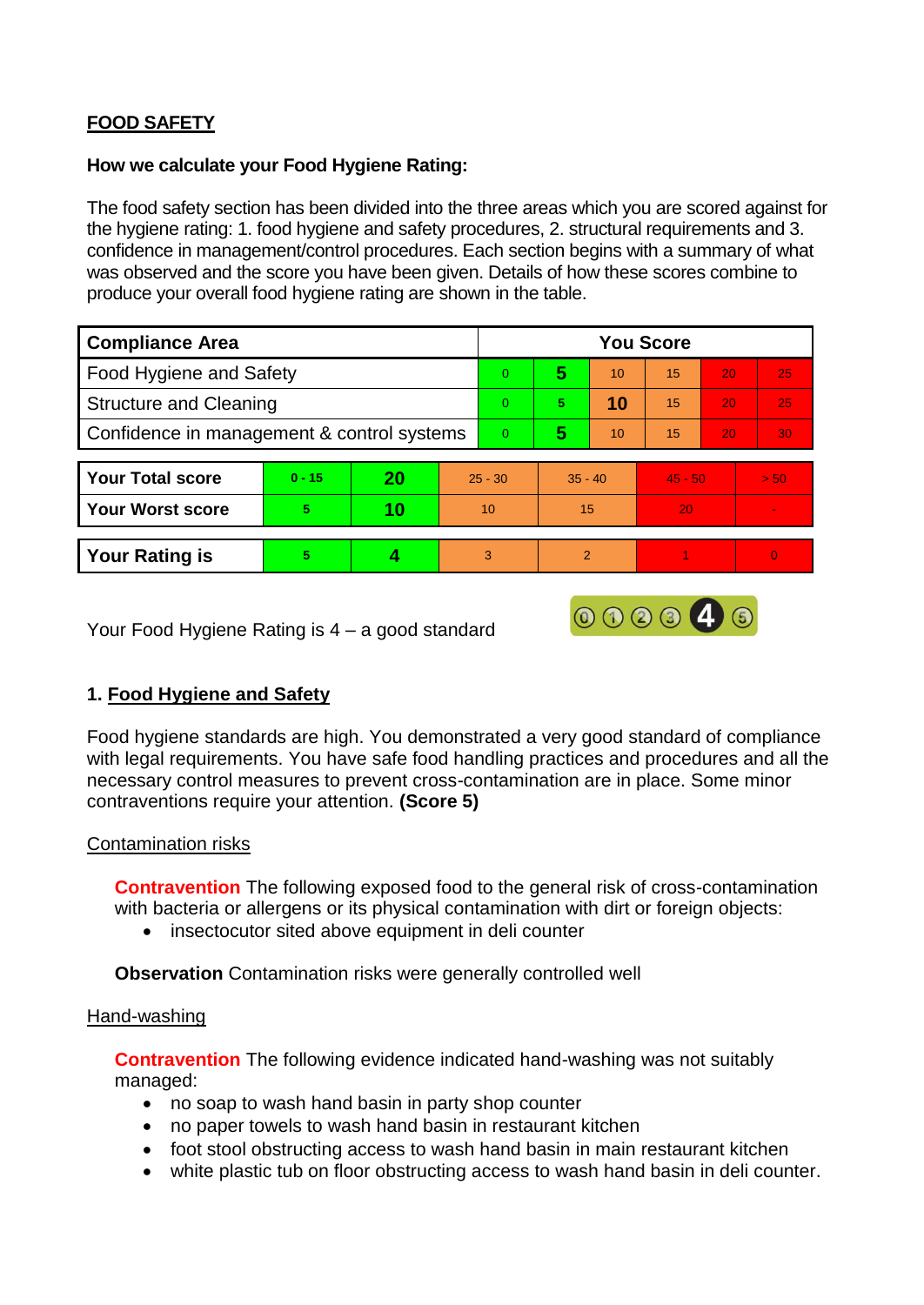This was disposed of by staff when I brought it to their attention.

**Legal Requirement** Wash hand basins must be provided with soap and hygienic hand drying facilities. They must also be easily accessible

### Personal Hygiene

**Observation** I was pleased to see that standards of personal hygiene were high.

### Temperature Control

**Observation** I was pleased to see you were able to limit bacterial growth and/or survival by applying appropriate temperature controls at points critical to food safety and that you were diligently monitoring temperatures.

### Poor Practices

**Observation** The following matters represented poor practice and if allowed to continue may cause food to become contaminated or lead to its deterioration

 packet of salad leaves passed indicated 'Best before' date walk-in fridge in deli counter. This was disposed off immediately when I brought it to your senior managers attention.

## **2. Structure and Cleaning**

The structure, facilities, cleaning and maintenance are of a generally satisfactory standard but there are some repairs and/or improvements which are required in order for you to comply with the law. Pest control and waste disposal provisions are adequate. The contraventions require your attention; although not critical to food safety they may become so if not addressed. **(Score 10)**

## Cleaning of Structure

**Contravention** The following structural items were dirty and require more frequent and thorough cleaning:

- wall/floor joints in oven fresh counter
- ingrained dirt to floor under large doors to walk in fridge/freezer in fish monger and in store bakery
- build up of fluid to base of upright raw meat chiller. I was informed that this is cleaned by contractors
- build up of grime and grease to overflow grill to floor in walk-in fridge in deli counter
- grease under ovens in oven fresh counter
- build up of spilt fluid to shelving in raw meat chiller. I was informed this should be cleared up by contractors. You need to increase frequency of cleaning if this is the case.
- wheels to moveable equipment
- beside ovens in main bakery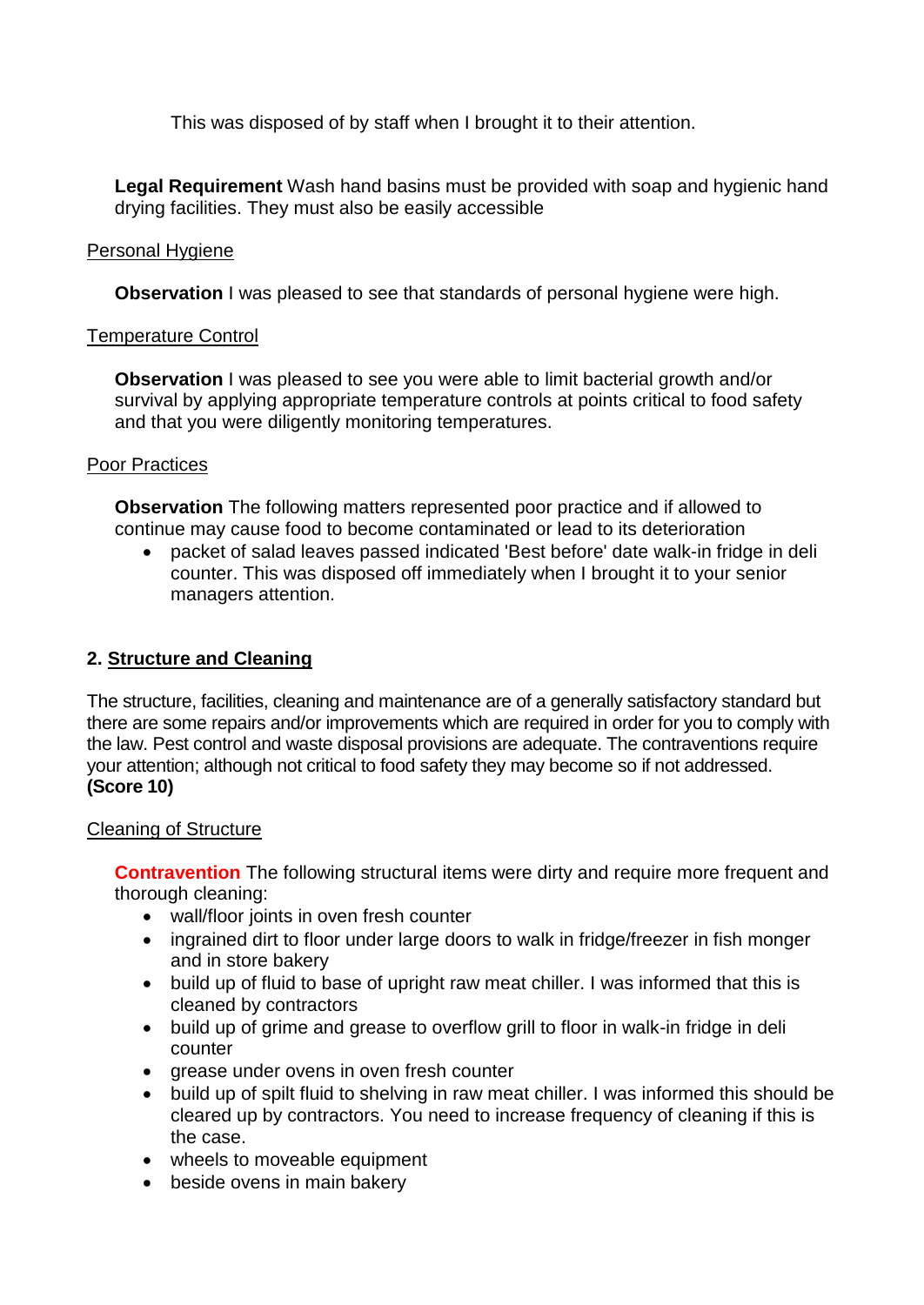- around feet to tables and preparation tables units where they meet the floor
- behind coffee machines and drinks dispensers in main customer restaurant
- on top of ovens in main restaurant kitchen
- waste pipes to sink in restaurant kitchen
- on top of soap dispenser

### Cleaning of Equipment and Food Contact Surfaces

**Observation** You had dedicated equipment for the preparation of raw and ready-to-eat foods.

**Observation** You had colour-coded equipment on which to prepare food.

#### Cleaning Chemicals / Materials / Equipment and Methods

**Observation** I was pleased to see that the premises was kept clean and that your cleaning materials, methods and equipment were able to minimise the spread of harmful bacteria between surfaces.

#### **Maintenance**

**Contravention** The following items had not been suitably maintained and must be repaired or replaced:

- leaking pipework to large wash up sink in oven fresh counter. I acknowledge this had been reported, However this was reported in May 2018 and still appears unresolved
- damaged/broken hot plate to large oven in main restaurant kitchen

**Observation** I was pleased to note you had fitted new; a fish mongers, deli counter and butchery section since the last inspection.

#### **3. Confidence in Management**

A food safety management system is in place and you demonstrate a very good standard of compliance with the law. Food hazards are understood properly controlled managed and reviewed. Your records are appropriate and generally maintained. Your staff are suitably supervised and trained. You have a good track record. There are some minor contraventions which require your attention. **(Score 5)**

#### Type of Food Safety Management System Required

**Observation** Your SFBB/food safety management system was in place and working well. I was confident you had effective control over hazards to food.

**Observation** You were date labelling perishable foods appropriately and could demonstrate effective control over food spoilage organisms.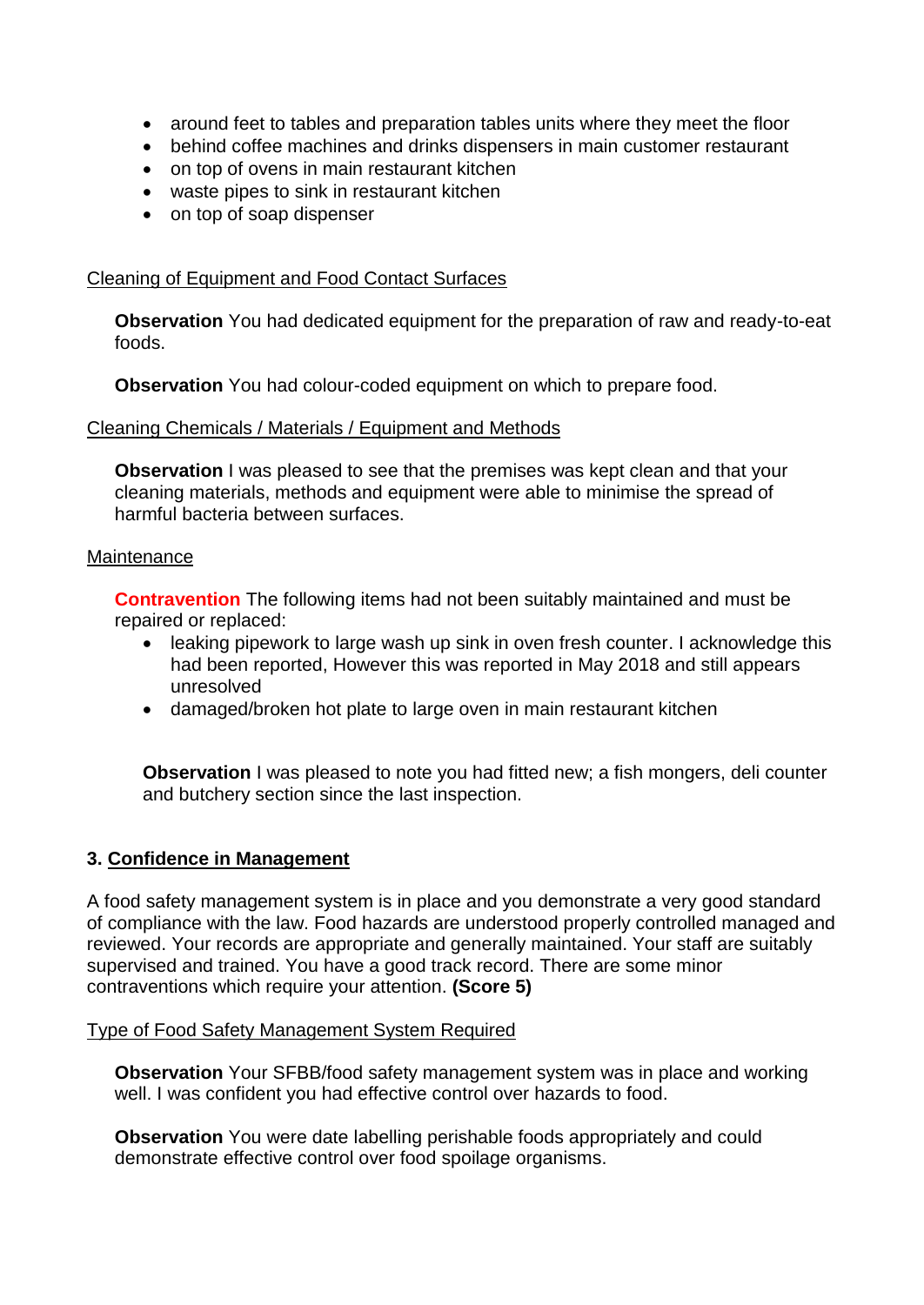**Observation** You had colour-coded equipment and effective separation between raw and ready-to-eat food at all stages in your operation.

**Observation** You were monitoring (and recording) the temperatures of your fridges and freezers well as the temperature of cooked/hot-held food and could demonstrate effective systems for controlling bacterial growth and survival.

#### Proving Your Arrangements are Working Well

**Contravention** The following matters are needed in order to demonstrate you Food Safety management system is working as it should:

- written recordings for some cooked food temperatures were difficult to read in the oven fresh operations recording book.
- according to your written procedures for maintenance issues a contractor should be called and repair equipment within a set timescale. However, this would appear to not being followed as the leaking washing up sink was reported faulty in May 2018 and still has not been repaired.

#### **Traceability**

**Observation** Your records were such that food could easily be traced back to its supplier.

#### Waste Food and other Refuse

**Observation** You had measures in place to dispose of waste food appropriately and were employing the services of a registered waste carrier.

#### **Training**

**Observation** I was pleased to see that food handlers and/or managers had been trained to an appropriate level and evidence of their training was made available.

#### Infection Control / Sickness / Exclusion Policy

**Observation** Policies were in place to prevent any infected food handler from contaminating food.

#### **Allergens**

**Observation** You had identified the presence of allergens in your non-prepacked food and had brought this to the attention of your customers.

**Observation** You had clearly shown the presence of allergens in your food on your menu.

**Observation** You had devised a chart listing all the food you provide with the allergens present in each and had brought this to the attention of your staff and customers.